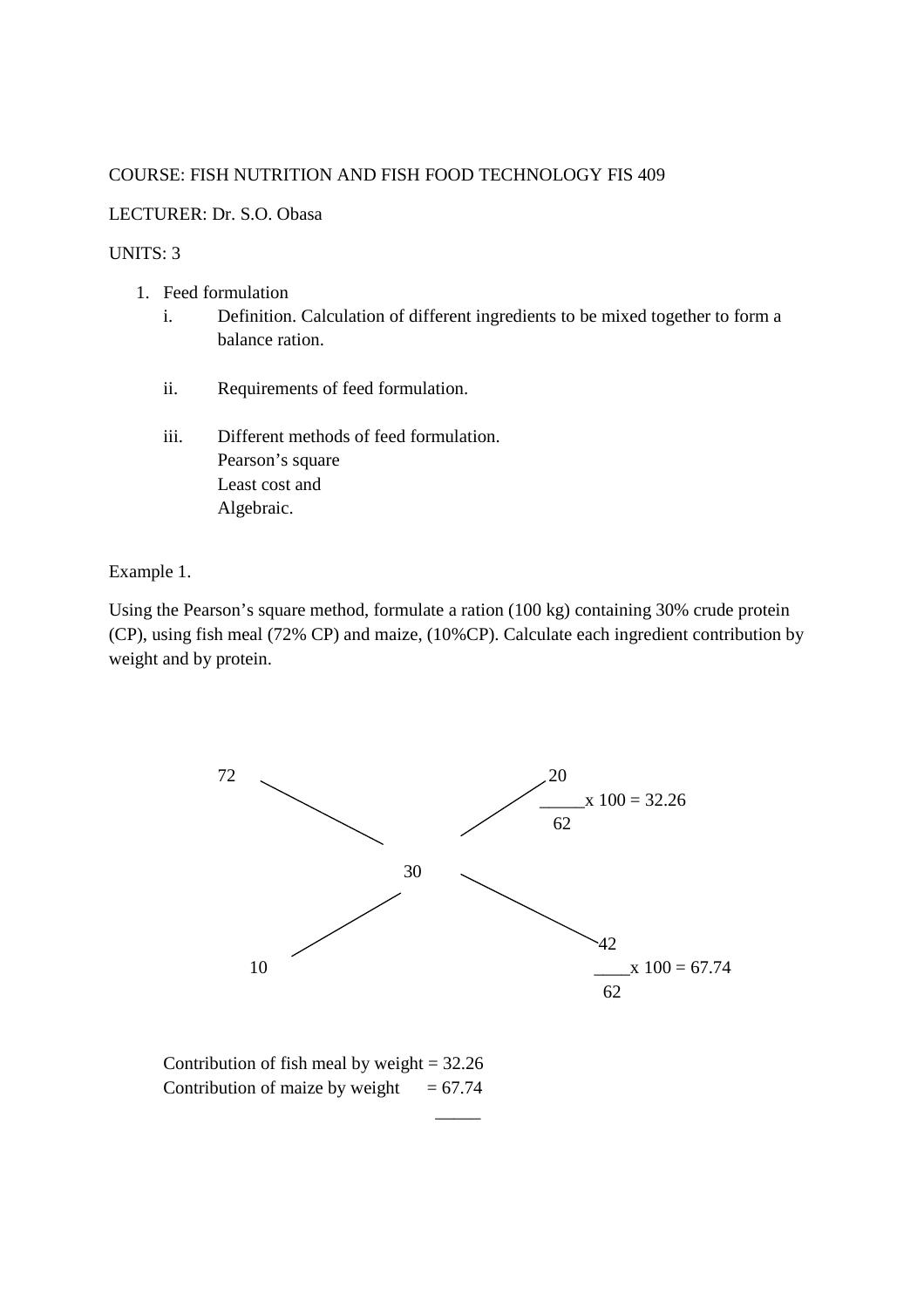| Total | $= 100.0$                                                   |       |                                |
|-------|-------------------------------------------------------------|-------|--------------------------------|
| 66    | $32.26/100 \times 72 = 23.23$<br>" fish meal by protein $=$ |       |                                |
| 66    | $66 - 66$<br>" maize                                        |       | $67.72/100 \text{ x}10 = 6.77$ |
|       |                                                             | Total | $= 30.00 %$                    |

Example 2

Formulate a ration containing 30% CP using fish meal (72%CP), soybean meal (43%CP) in the ratio 1:2. Use maize (10%CP) as energy source..

(Ratios are assigned when using more than one source of nutrient).



$$
29.99 \text{ or } 30.00\%.
$$

3. Different methods of feeding.